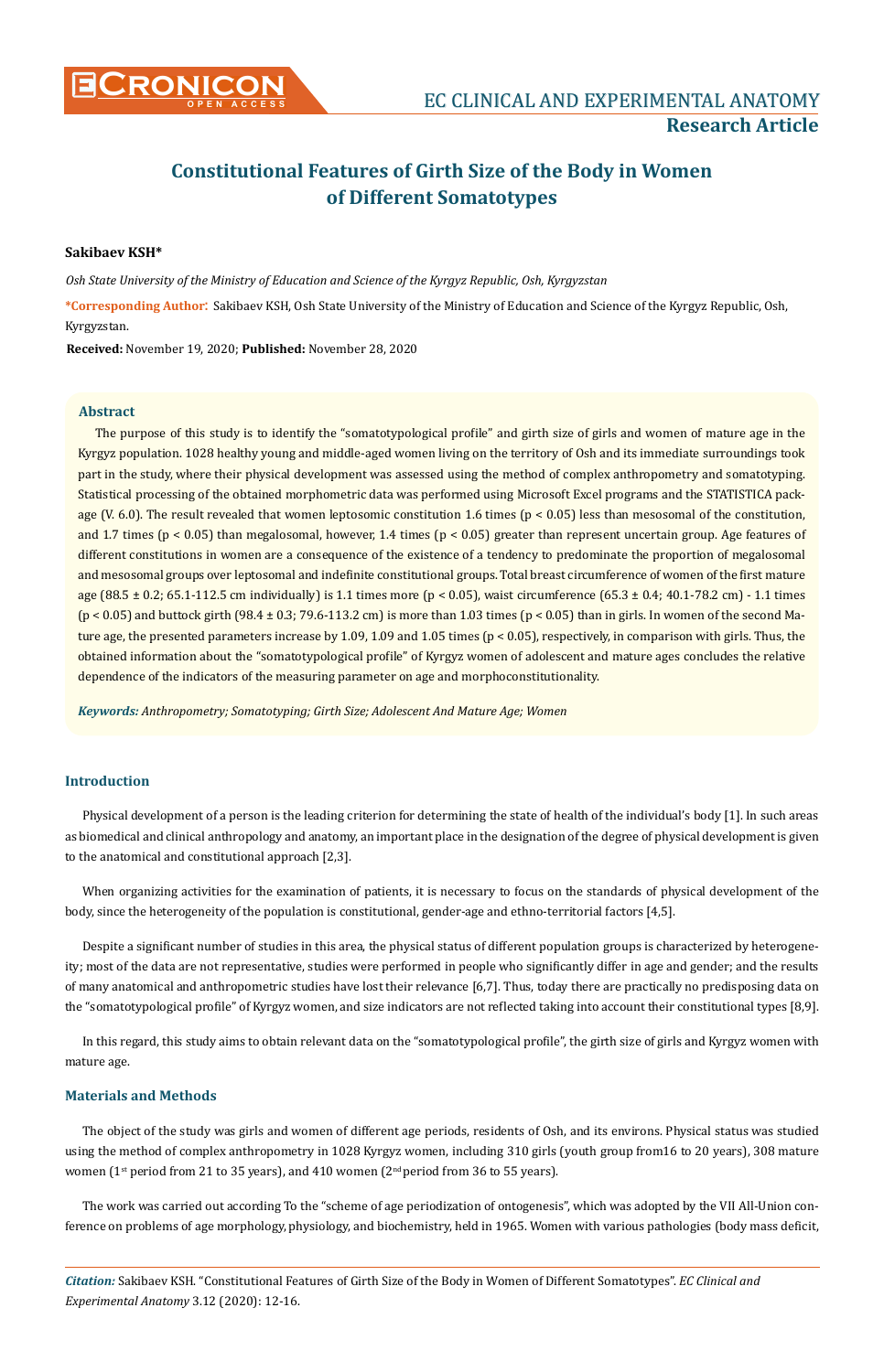osteoporosis, degenerative-dystrophic diseases, alimentary obesity, etc.) were excluded from the actual sample to exclude their influence on the results of the study of their physical status. For somatotyping of women, the traditional constitutional diagnostic scheme of I.B. Galant, V.P. Chtetsov, B.A. Nikityuk (1983), within three constitutional groups in which seven somatotypes are put forward. But along with them have a place to be such types as asthenic and stenoplastic in liposomal; pyknic and metaplastic in mesosomal; athletic, sub-athletic, and euriplastic in megalosomal constitutions [10].

This series of studies present data on the circumference of the waist, chest, and buttocks. Using a measuring tape in the horizontal plane was determined as circumference dimensions – ("girths"), (Bunak V.V., 1925, 1941): bust (chest circumference) tape was applied under the scapula, in the dorsal part of the thorax, and then the side of his chest just above this level, the front – top of the nipples; the waist - in the middle of the distance between the X-th rib and the iliac crest of the pelvic (iliac) bone; the circumference of the buttocks at the most protruding posterior to their points.

Approval for the study was received from the local Ethics Committee of the Institute of medical problems of the southern branch of the National Academy of Sciences of the Kyrgyz Republic (12.10.16, prot. 4). The informed consent was signed voluntarily.

Statistical indicators on morphometry were processed by a computer using Microsoft Excel and the STATISTICA package (V. 6.0). The results are presented as arithmetic averages (X) and their errors (Sx), where each parameter is reflected in the minimum (Min) and maximum (Max) individual options. Using the Student's criterion helped to establish full confidence between statistical data. Differences between comparable indicators were considered significant at p < 0.05.

#### **The results of the study and their discussion**

Based on the anthropometry of the respective membership of individuals in a particular constitutional group, materials were obtained that provide an opportunity to study the female population. In particular, it was shown that women of leptosomal constitutions were identified in 208 cases, mesosomal group in 330, megalosomal in 346, and indeterminate in 144 cases (Table 1).

|                             | <b>Indicator value</b> |                     |  |
|-----------------------------|------------------------|---------------------|--|
| <b>Constitutional group</b> | Absolute number        | in %, from min-max  |  |
| Leptosomal                  | 208                    | $20 \pm 3.2$ 14-25  |  |
| Mesosomal                   | 330                    | $32 \pm 0.129 - 35$ |  |
| Megalosomal                 | 346                    | $33 \pm 0.129 - 38$ |  |
| Uncertain                   | 144                    | $15 \pm 0.1$ 12-18  |  |

*Table 1: Constitutional groups of young and mature women. Note: The Minimum And Maximum Values Of The Relative Occurrence Of A Trait Were Taken As Its Values In The Adolescent And Adult Age Periods (Extreme Values Of Indicators).*

It turned out that the percentage of women liposomal constitution less than mesosomal 1.6 times (p < 0.05), in megalosomal 1.7 times (p < 0.05), but more than an undefined group 1.4 times (p < 0.05). At the same time, in leptosomal, the individual minimum and maximum percentage of women of different constitutions tend to decrease than for mega - and mesosomal groups, but more than for an indeterminate constitution. Morphometric analysis of the representation of women of different constitutional groups in the youth,  $1<sup>st</sup>$ , and  $2<sup>nd</sup>$ periods of adulthood shows the following data (Table 2).

*Citation:* Sakibaev KSH. "Constitutional Features of Girth Size of the Body in Women of Different Somatotypes". *EC Clinical and Experimental Anatomy* 3.12 (2020): 12-16.

13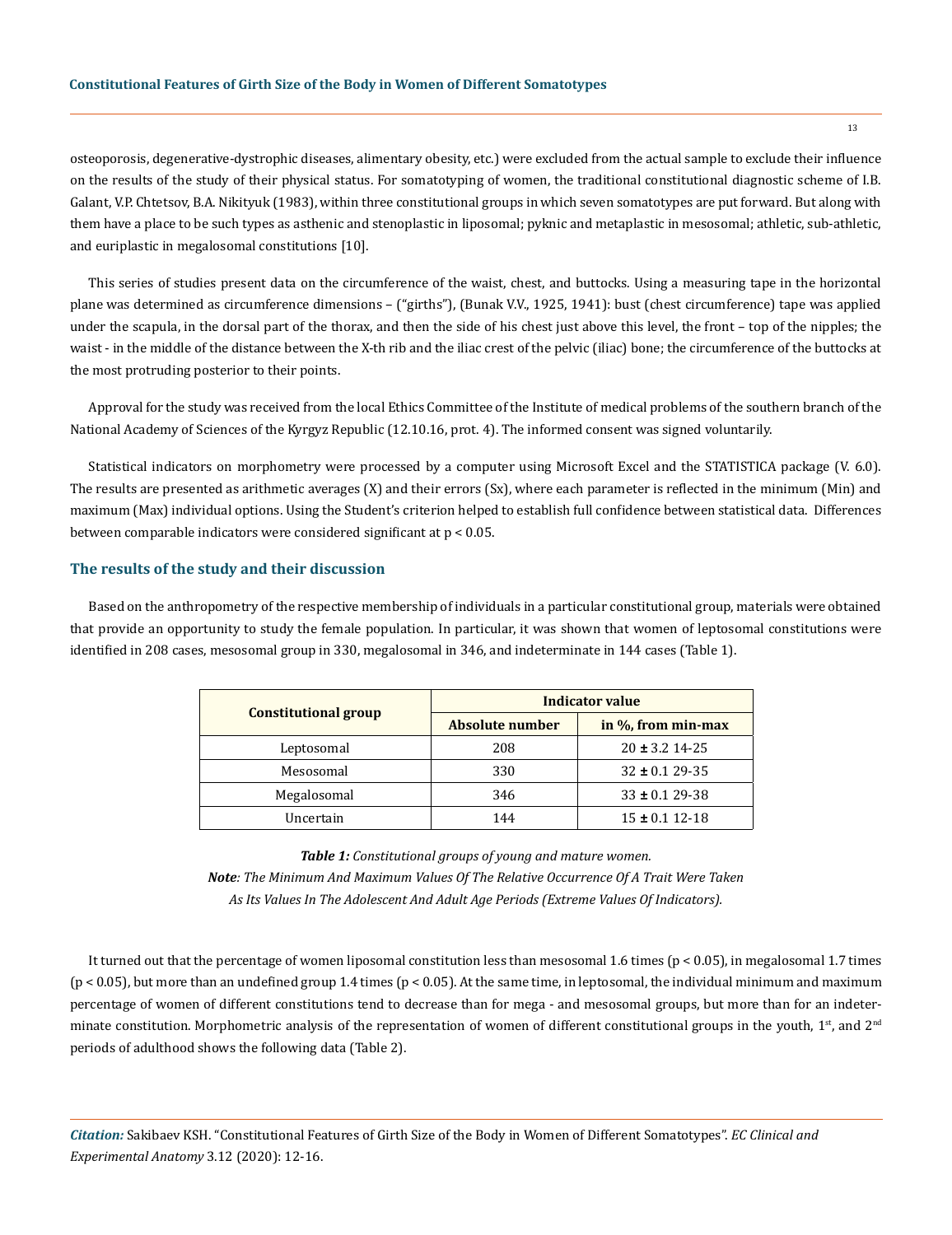|                                     | <b>Constitutional group</b> |           |             |           |
|-------------------------------------|-----------------------------|-----------|-------------|-----------|
| Age                                 | Leptosomal                  | Mesosomal | Megalosomal | Uncertain |
| Young $(n = 310)$                   | 76 (24%)                    | 100 (32%) | 92 (29%)    | 42 (15%)  |
| 1st period of adulthood $(n = 308)$ | 70 (22%)                    | 102 (33%) | 98 (31%)    | 38 (14%)  |
| 2nd period of adulthood $(n = 410)$ | 62 (15%)                    | 128 (31%) | 156 (38%)   | 64 (16%)  |

*Table 2: Constitutional groups of women by age group (abs., in %).*

Among adolescent girls, the absolute values of the listed trait are dominated by the mesosomal constitution (100%), followed by the megalosomal group 92, leptosomal 76, and in the indeterminate group 42. The first mature age women leading positions at mesosomal group (102), followed by megalosomal group 98, leptosomal 70 and undefined group with 38 cases. In women of the second mature age, there is mainly a greater representation in the megalosomal group (156 cases), then in decreasing numbers in the mesosomal group 128 women and approximately equal numbers (62 and 64) in the leptosomal and indeterminate groups.

Here, the age features of women of different constitutions are distinguished by the fact that girls (i.e., in adolescence) tend to prevail in the proportion of mesosomal and megalosomal groups over leptosomal and indeterminate groups (Table 2).

In comparison with the leptosomal and indeterminate groups, the number of women in the mesosomal and megalosomal groups in the first adult age prevails over those listed above. Women who have the same 2-year period revealed the prevalence of women megalosomal group over mesosomal group and largely on leptosomal and uncertain groups.

Taking into account the data presented above, we analyzed the features of the chest, waist, and buttock girths, which, according to our data, differ significantly in women of different ages and constitutions (Table 3).

|              | Constitution               |                  |                 |                 |  |  |
|--------------|----------------------------|------------------|-----------------|-----------------|--|--|
| Age          | Leptosomal                 | Mesosomal        | Megalosomal     | Uncertain       |  |  |
|              | Chest circumference        |                  |                 |                 |  |  |
| $\mathbf I$  | $75,3 \pm 0,3$             | $86,7 \pm 0.4$   | $87,5 \pm 0.4$  | $85,3 \pm 0,5$  |  |  |
|              | $70,1 - 84,4$              | $73,6 - 94,1$    | $76,2 - 94,5$   | $80,2 - 92,0$   |  |  |
| $\mathbf{I}$ | $76,2 \pm 0.5$             | $92,1 \pm 0,3$   | $95,2 \pm 0,8$  | $90,5 \pm 0,4$  |  |  |
|              | $65,2 - 84,5$              | $81,5 - 106,4$   | $72,1 - 112,5$  | $83,5 - 92,7$   |  |  |
| III          | $76,2 \pm 0.4$             | $93,0 \pm 0,3$   | $96,0 \pm 0.9$  | $98,0 \pm 1,2$  |  |  |
|              | $72.3 - 85.2$              | $82.3 - 107.6$   | $82.0 - 117.7$  | 84.7 - 112.6    |  |  |
|              | Waist circumference        |                  |                 |                 |  |  |
| $\mathbf I$  | $54.8 \pm 0.5$             | $58.4 \pm 0.4$   | $72.0 \pm 0.4$  | $59.2 \pm 0.9$  |  |  |
|              | $40.2 - 61.4$              | $47.4 - 64.6$    | $60.1 - 78.2$   | $54.8 - 73.6$   |  |  |
| $\mathbf{I}$ | $55.7 \pm 0.6$             | $70.0 \pm 0.3$   | $75.0 \pm 0.6$  | $60.5 \pm 1.4$  |  |  |
|              | $40.4 - 62.5$              | $59.8 - 76.7$    | $60.1 - 88.3$   | $54.8 - 80.1$   |  |  |
| III          | $58.8 \pm 0.4$             | $72.2 \pm 0.3$   | $75.6 \pm 0.6$  | $60.6 \pm 1.4$  |  |  |
|              | $50.6 - 64.6$              | $60.9 - 77.6$    | $62.4 - 99.8$   | $54.8 - 80.1$   |  |  |
|              | The buttocks circumference |                  |                 |                 |  |  |
| I            | $84.8 \pm 0.3$             | $98.7 \pm 0.5$   | $100.3 \pm 0.6$ | $97.4 \pm 0.7$  |  |  |
|              | 79.7 - 92.4                | $87.6 - 110.4$   | $85.8 - 113.2$  | $91.6 - 109.5$  |  |  |
| $\mathbf{I}$ | $85.9 \pm 0.6$             | $102.0 \pm 0.4$  | $105.0 \pm 0.6$ | $100.7 \pm 0.7$ |  |  |
|              | $66.2 - 92.4$              | $90.6 - 110.4$   | 82.7 - 112.4    | $96.1 - 112.5$  |  |  |
| III          | $86.8 \pm 0.7$             | $102.4 \pm 0.36$ | $107.2 \pm 0.5$ | $103.6 \pm 0.6$ |  |  |
|              | $68.0 - 94.5$              | $92.2 - 113.2$   | $82.8 - 114.7$  | $96.4 - 110.0$  |  |  |

*Table 3: Girth sizes of women of different constitutions ( girls (I), women of the 1st period (II) and 2nd period of Mature (III) age (X+ Sx; min - max; cm).*

*Citation:* Sakibaev KSH. "Constitutional Features of Girth Size of the Body in Women of Different Somatotypes". *EC Clinical and Experimental Anatomy* 3.12 (2020): 12-16.

14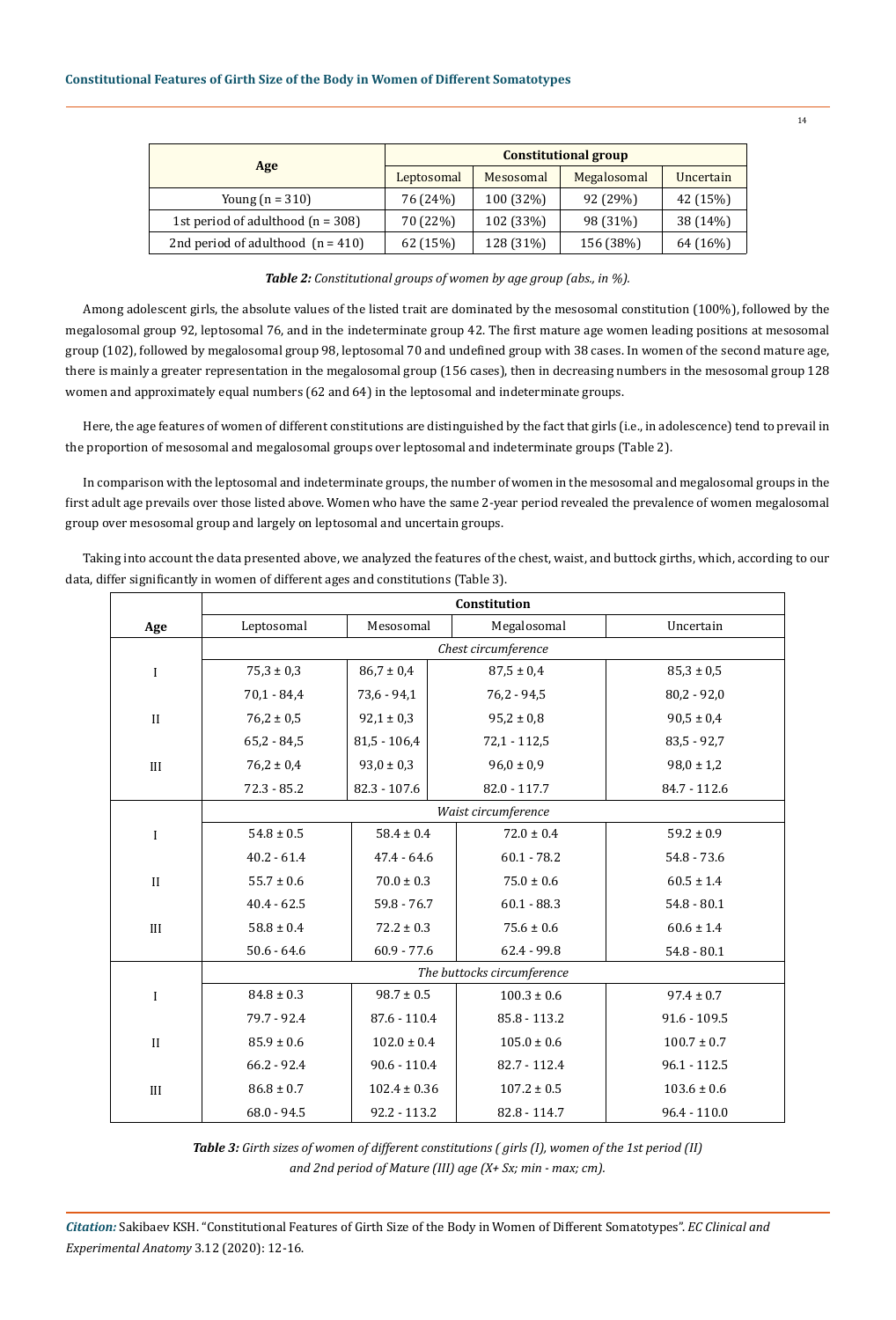Thus, the breast circumference in girls of leptosomal constitution is 1.2 times less (p < 0.05) than in girls of mesosomal, megalosomal and indeterminate constitutions. Breast circumference in representatives of the leptosomal constitution of the  $1<sup>st</sup>$  period of adulthood is 1.2 times less ( $p < 0.05$ ) than in women of the mesosomal, megalosomal, and indeterminate groups. Bust women of the 2<sup>nd</sup> period of Mature age leptosomal constitution in comparison with women mesosomal groups are less than 1.1 times ( $p < 0.05$ ) in comparison with representatives megalosomal and undefined groups of less than 1.3 times ( $p < 0.05$ ). Girls of the leptosomal constitution have a waist circumference less than 1.4 times ( $p < 0.05$ ) than girls of the mesosomal group and also less than 1.6 times ( $p < 0.05$ ) than representatives of the megalosomal and indeterminate constitutions. Women of 1st period of Mature age leptosomal the Constitution have a waist circumference of 1.3 times lower ( $p < 0.05$ ) than women mesosomal group, 1.4 times less ( $p < 0.05$ ) than women megalosomal group and 1.1 times less ( $p < 0.05$ ) than women of uncertain constitution. Waist circumference in women of the  $2<sup>nd</sup>$  period of mature age of the leptosomal constitution is 1.2 times less ( $p < 0.05$ ) than in women of the mesosomal Constitution, 1.3 times less ( $p < 0.05$ ) than in women of the megalosomal group and does not change in women of the indefinite constitutional group.

Buttock girth in girls of leptosomal constitution is 1.2 times less  $(p < 0.05)$  than in girls of mesosomal and megalosomal constitutions, 1.2 times less (p < 0.05) than in women of megalosomal group and 1.1 times less (p < 0.05) than in women of indeterminate constitution. Women of the 1<sup>st</sup> period of mature age of the leptosomal constitution have a buttock girth 1.2 times less ( $p < 0.05$ ) than women of the mesosomal and megalosomal and indeterminate constitutions. Compared with women of mesosomal, megalosomal, and indeterminate constitutions, women of the  $2<sup>nd</sup>$  period of mature age of the leptosomal Constitution have a buttock girth 1.2 times less (p < 0.05).

Individual minimum and maximum values of the girth size of the chest, waist and buttocks in women also differ. Thus, their values in the leptosomal and mesosomal constitutional groups are lower than in women of the megalosomal and indeterminate constitutional groups.

We also analyzed the features of chest, waist, and buttock girths in women of different constitutions at different age periods. So, in a group of women of leptosomal constitution of the  $1<sup>st</sup>$  mature age, in comparison with girls, the chest girth does not change. In representatives of the groups of mesosomal, megalosomal and indeterminate constitutions of the  $1<sup>st</sup>$  mature age, these indicators in comparison with girls increase by 1.1 times ( $p < 0.05$ ), and in the megalosomal group do not change. Chest girth in women liposomal constitution of the 2<sup>nd</sup> period of mature age in comparison with girls, does not change. In comparison with girls, representatives of the mesosomal and megalosomal constitution of the second period of adulthood, this indicator increases by 1.1 times (p < 0.05), and representatives of the indeterminate constitution of the second period of adulthood, these data increase by 1.2 times ( $p < 0.05$ ).

 In comparison with girls women leptosomal constitutions of the 1st period of mature age, waist circumference does not change, women mesosomal more than 1.0 times ( $p < 0.05$ ), in women megalomanial constitution - 1.1 times ( $p < 0.05$ ), in women of uncertain constitution, this indicator does not change. Waist circumference in women of the 2nd period of mature age of leptosomal constitutions, compared with girls, increases by 1.1 times ( $p < 0.05$ ), in women of mesosomal Constitution - by 1.2 times ( $p < 0.05$ ), in women of megalosomal constitution – by 1.1 times (p < 0.05), in women of the indeterminate constitution this indicator does not change.

In representatives of the leptosomal, mesosomal and indeterminate groups of the 2<sup>nd</sup> mature age, the buttock girth almost does not increase (by 1.1 cm,  $p > 0.05$ ), and vice versa, it increases by 1.1 times ( $p > 0.05$ ) in women of the megalosomal constitution. The buttock girth of women of leptosomal and mesosomal Constitution of the  $2<sup>nd</sup>$  period of adulthood in comparison with girls practically does not increase. At the same time, these indicators increased by 1.1 times ( $p < 0.05$ ) in a representative of the megalosomal and indeterminate constitutions. Individual minimum and maximum girth sizes of the chest, waist, and buttocks in representatives of all the studied groups in the 2nd mature age increased in comparison with girls and women of the  $1<sup>st</sup>$  mature age (p < 0.05).

*Citation:* Sakibaev KSH. "Constitutional Features of Girth Size of the Body in Women of Different Somatotypes". *EC Clinical and Experimental Anatomy* 3.12 (2020): 12-16.